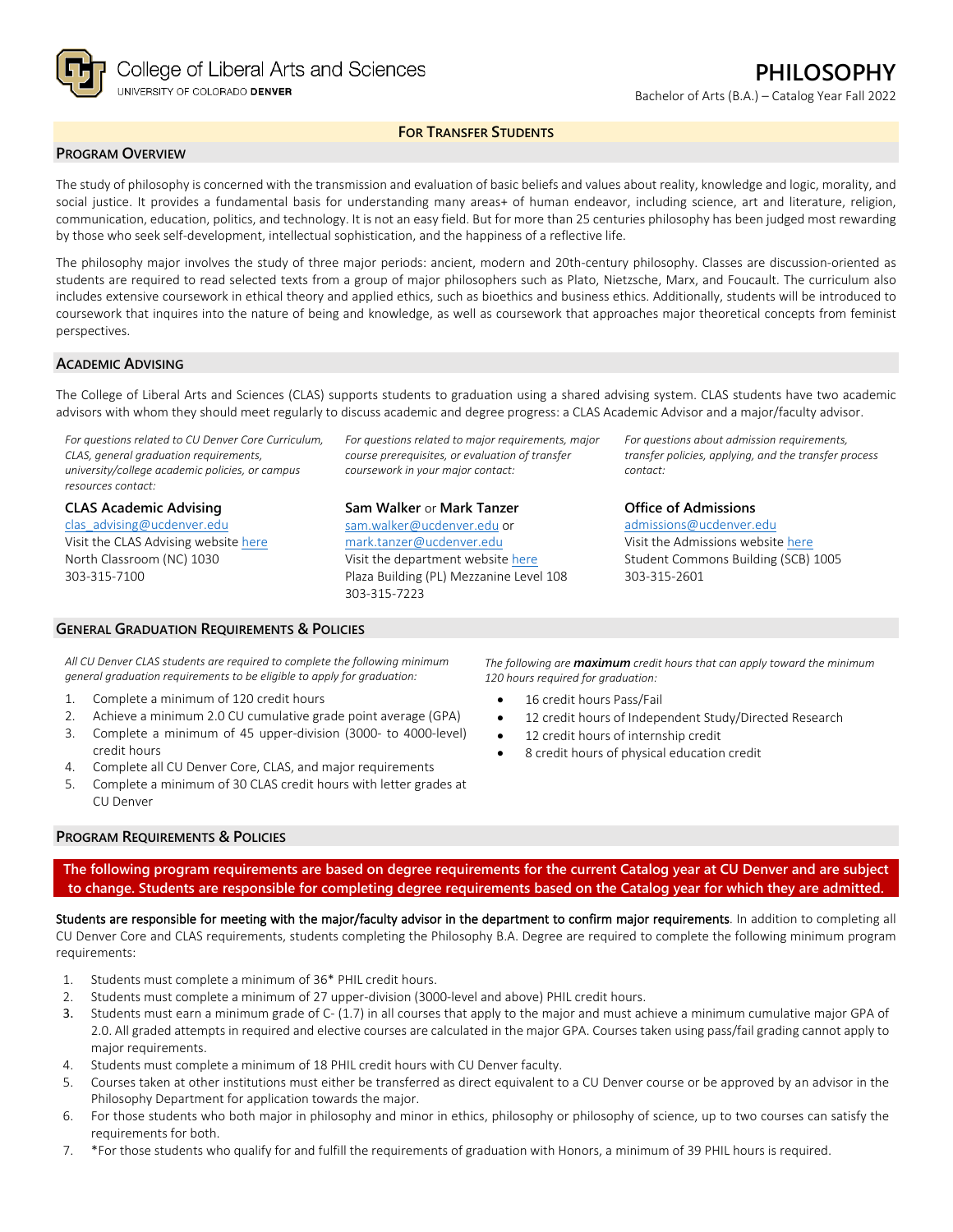Bachelor of Arts (B.A.) – Catalog Year Fall 2022

### **FOR TRANSFER STUDENTS**

# **COURSEWORK THAT CAN BE COMPLETED AT PREVIOUS INSTITUTION**

The following is a "bucket" of requirements students can complete prior to transferring to CU Denver, including equivalent Colorado Community College System (CCCS) courses. To determine the equivalencies of courses to be completed at non-CU Denver institutions, students can visit [www.transferology.com](http://www.transferology.com/)**.** It is critical students connect with a CU Denver academic advisor to ensure planned courses will transfer *and* apply to CU Denver degree requirements. All non-CU Denver coursework must be completed with a C- or better to be eligible for transfer.

Students interested in completing an Associate (A.A. or A.S.) Degree or a Colorado Statewide Transfer Articulation Agreement or Degree with [Designation \(DWD\)](https://highered.colorado.gov/transfer-degrees) must work with their community/junior college academic advisor to create an academic plan that accounts for all degree or transfer articulation agreement requirements. Colorado Community College Students may also explore the option to complet[e Reverse Transfer](https://highered.colorado.gov/students/attending-college/colorado-reverse-transfer) at CU Denver.

| <b>CU Denver Requirements</b>                                                        | <b>CU Denver</b><br><b>Credits</b> | <b>CCCS Equivalent Courses &amp; Notes</b>                                                                                                                                                                            | <b>CCCS</b><br><b>Credits</b> |
|--------------------------------------------------------------------------------------|------------------------------------|-----------------------------------------------------------------------------------------------------------------------------------------------------------------------------------------------------------------------|-------------------------------|
| <b>CU Denver Core Curriculum Requirements</b>                                        | $34 - 40$                          |                                                                                                                                                                                                                       |                               |
| ENGL 1020 - Core Composition I                                                       | 3                                  | <b>ENG 1021</b>                                                                                                                                                                                                       |                               |
| ENGL 2030 - Core Composition II                                                      | 3                                  | <b>FNG 1022</b>                                                                                                                                                                                                       |                               |
| Mathematics                                                                          | $3 - 4$                            | MAT 1240 recommended or GT-MA1                                                                                                                                                                                        |                               |
| Arts                                                                                 | 3                                  | GT-AH                                                                                                                                                                                                                 |                               |
| Humanities                                                                           | $\overline{3}$                     | PHI 1011 or GT-AH or GT-HI                                                                                                                                                                                            |                               |
| <b>Behavioral Sciences</b>                                                           | $3 - 4$                            | or GT-SS                                                                                                                                                                                                              |                               |
| Social Sciences                                                                      | $3 - 4$                            | GT-SS or GT-HI <sup>*</sup>                                                                                                                                                                                           |                               |
| Natural/Physical Science with lab                                                    | $4 - 5$                            | GT-SC1                                                                                                                                                                                                                |                               |
| Natural/Physical Science without lab or Math                                         | $3 - 5$                            | GT-SC2 or GT-MA1 (except the course used for Core Math) or GT-SC1                                                                                                                                                     |                               |
| <b>International Perspectives</b>                                                    | $\overline{3}$                     | Additional GT-AH, HI, SS* (see note below)                                                                                                                                                                            |                               |
| Cultural Diversity                                                                   | 3                                  | To be completed at CU Denver. This requirement must be completed with an<br>upper-division course and CCCS courses will not apply.                                                                                    |                               |
| <b>CLAS Graduation Requirements</b>                                                  | $15 - 29$                          |                                                                                                                                                                                                                       |                               |
| <b>CLAS Communicative Skills</b>                                                     | 3                                  | PHI 1013                                                                                                                                                                                                              |                               |
| CLAS Second Language                                                                 | $0 - 10$                           | e.g., SPA 1012 or ASL 1122<br>Students have several options to fulfill this requirement. Please consult a CU<br>Denver CLAS Academic Advisor.                                                                         |                               |
| <b>CLAS Humanities</b>                                                               | 3                                  | Any transferrable LIT, HIS, HUM, or PHI course                                                                                                                                                                        |                               |
| CLAS Behavioral Sciences                                                             | $3 - 4$                            | Any transferrable ANT, COM, or PSY course (except GT-SC courses)                                                                                                                                                      |                               |
| <b>CLAS Social Sciences</b>                                                          | $3 - 4$                            | Any transferrable ECO, ETH, GEO, POS, or SOC course (except GT-SC courses)                                                                                                                                            |                               |
| CLAS Natural/Physical Science with lab                                               | $3 - 5$                            | GT-SC1<br>If students complete only one science course with a lab for the CU Denver Core<br>Curriculum, this course must have an associated lab.                                                                      |                               |
| PHIL Major Courses                                                                   | 9                                  |                                                                                                                                                                                                                       |                               |
| PHIL 1012 Introduction to Philosophy: Relationship<br>of the Individual to the World | 3                                  | PHI 1011<br>Course can fulfill CU Denver Core Humanities                                                                                                                                                              |                               |
| PHIL 1020 Introduction to Ethical Reasoning                                          | 3                                  | PHI 1012                                                                                                                                                                                                              |                               |
| PHIL 2441 Logic, Language, & Scientific Reasoning                                    | 3                                  | PHI 1013<br>Course can fulfill CLAS Communicative Skills                                                                                                                                                              |                               |
| Minimum Applicable Transfer Credits<br>Recommended:                                  | 60                                 | Students completing less than 60 applicable transfer credits will have additional<br>credits to complete at CU Denver. Students needing general elective credits<br>should consult a CU Denver CLAS Academic Advisor. |                               |

*\**The applicability of Guaranteed Transfer (GT Pathways) courses to specific CU Denver Core Curriculum requirements requires completion of a block of five courses: two GT-AH courses; one GT-HI course; one GT-SS course; and one additional GT-AH, GT-HI, or GT-SS course.